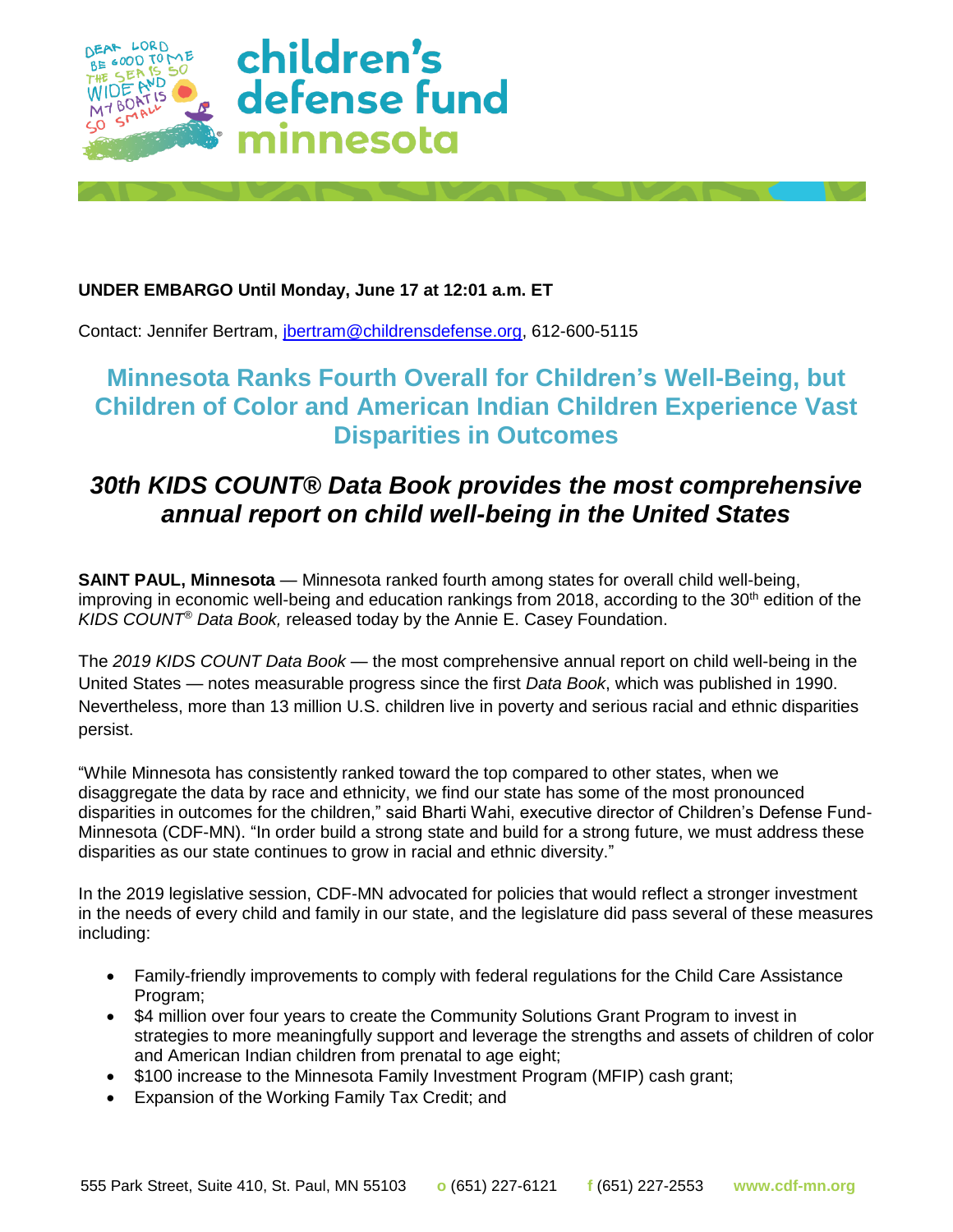• \$1.6 million for outreach to undercounted communities, including young children, for the 2020 census.

CDF-MN plans to build upon these successes in future legislative sessions to ensure the state's budget puts children and families first. "We want to send a strong message to communities that we support children and families through critical investments, and the benefits of these investments far outweigh the costs to ensure that every child in Minnesota has a fair and equitable start in life," said Wahi.

The *KIDS COUNT Data Book* shows how essential accurate data are to sound policymaking. Minnesota is at risk of losing one of its congressional seats based on the 2020 census count. While Minnesota has historically had a strong response to the census, second only to Wisconsin, people of color and American Indian people have historically responded to the census at lower rates than whites. The 2010 census missed 2.2 million children nationally, and the upcoming count may miss even more if young children are not a priority. The stakes are high: 55 major federal programs, including Head Start and the Children's Health Insurance Program, allocate more than \$880 billion each year based on census data, with Minnesota receiving nearly \$15.5 billion of that.

The annual *KIDS COUNT Data Book* from the Annie E. Casey Foundation uses 16 indicators to rank each state across four domains — health, education, economic well-being and family and community as an assessment of child well-being. Minnesota ranks:

- Third in economic well-being. Minnesota's families have experienced significant progress in economic security, with a 20 percent decrease in the percentage of children living in poverty compared to 2010. Work support programs such as SNAP and Medical Assistance help working families living in poverty meet basic needs, and those programs continue to provide critical support to the 12 percent of children living in poverty in Minnesota.
- 10th in education. Only 46 percent of children ages three and four attend preschool despite widespread research pointing to the positive impact that high-quality early childhood education has on long-term educational outcomes. Increased state investment in recent years has improved access, but we must do more to address shortages in high-quality early childhood education opportunities and the affordability of these programs.
- Sixth in the family and community domain. Teen birth rates are at an all-time low nationwide, and Minnesota is seeing its lowest rate (12 births per 1,000 females ages 15 to 19) since 2010.
- Sixth in health. Minnesota's rates are among the highest in the nation with regard to the percentage of children who are covered by health insurance, though sharp disparities exist for Latino and American Indian children. More investments in programs are needed to reach the 47,000 children statewide who remain uninsured, many of whom are actually eligible for a Minnesota Health Care Program such as Medical Assistance.

"America's children are one-quarter of our population and 100 percent of our future," said Casey Foundation President and CEO Lisa Hamilton. "All of the 74 million kids in our increasingly diverse country have unlimited potential, and we have the data, knowledge and evidence to create the policies that will help them realize it. It's incumbent on us to do just that."

The Casey Foundation points to areas of tremendous improvement in children's lives nationally including access to health care, decreased rates of teen childbearing and increased rates of high school graduation — and draws a direct line to policies that support this success. Especially as the child